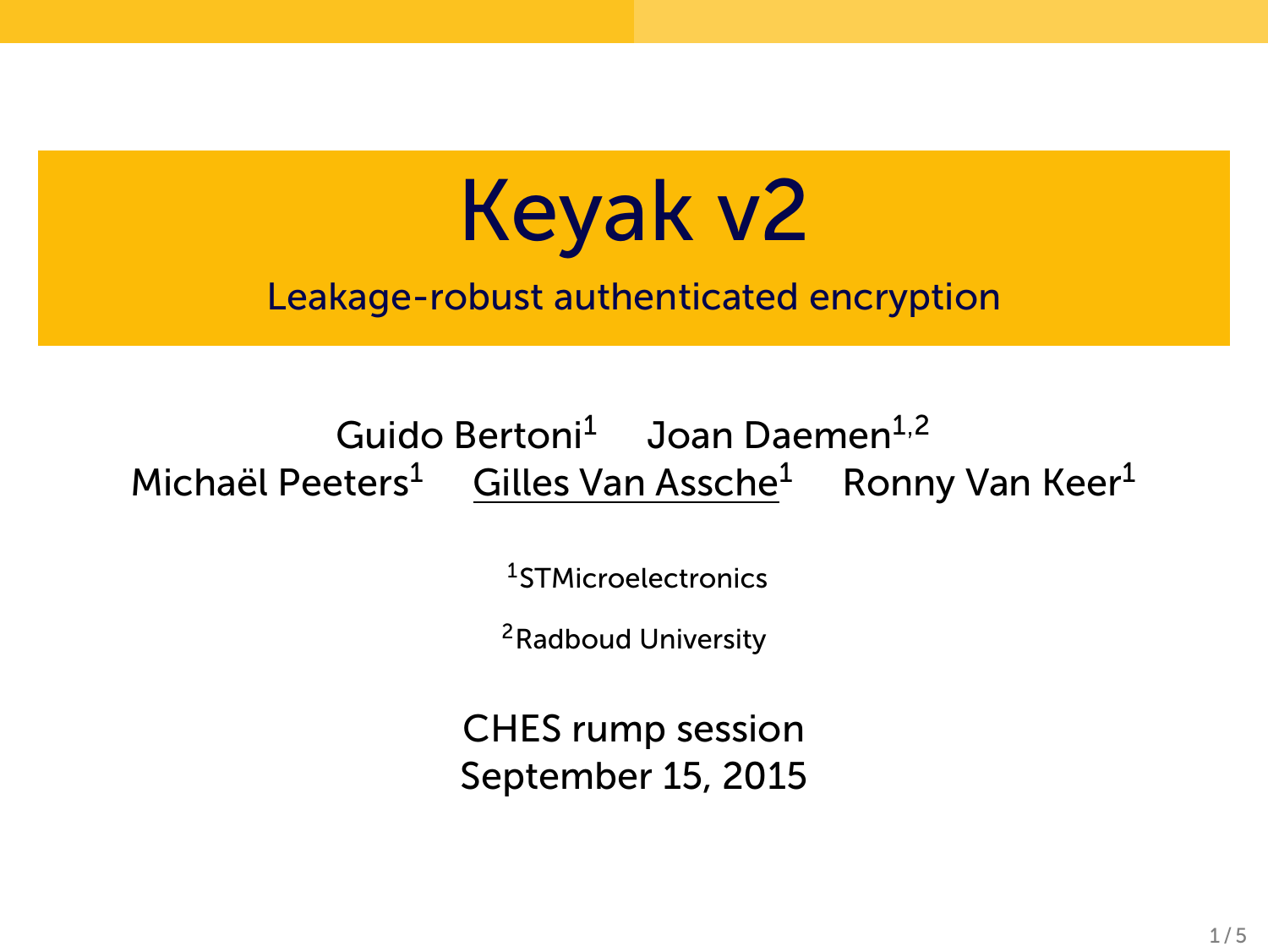



- SUV = Secret and Unique Value
- Works in *sessions*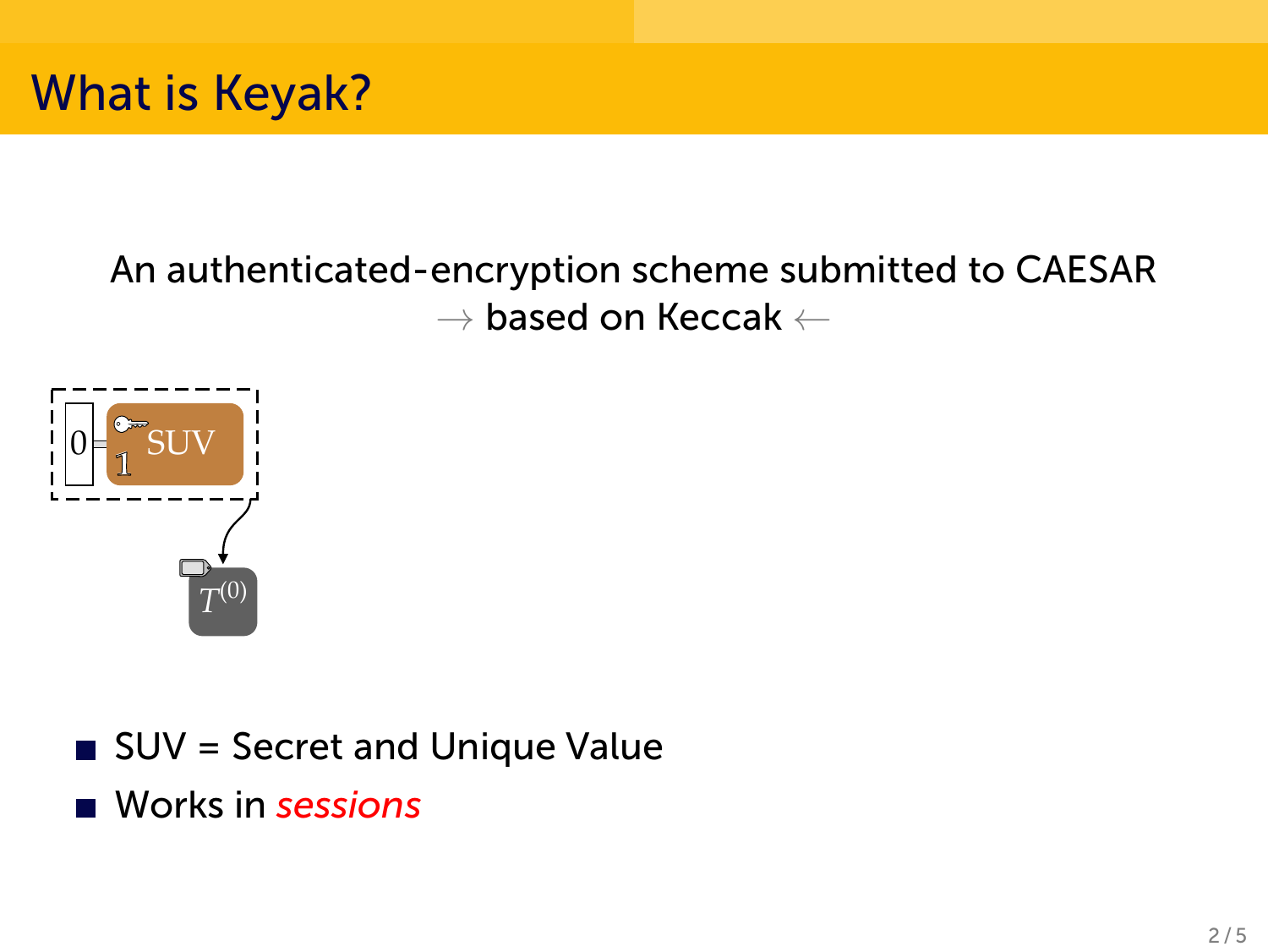



- SUV = Secret and Unique Value
- Works in *sessions*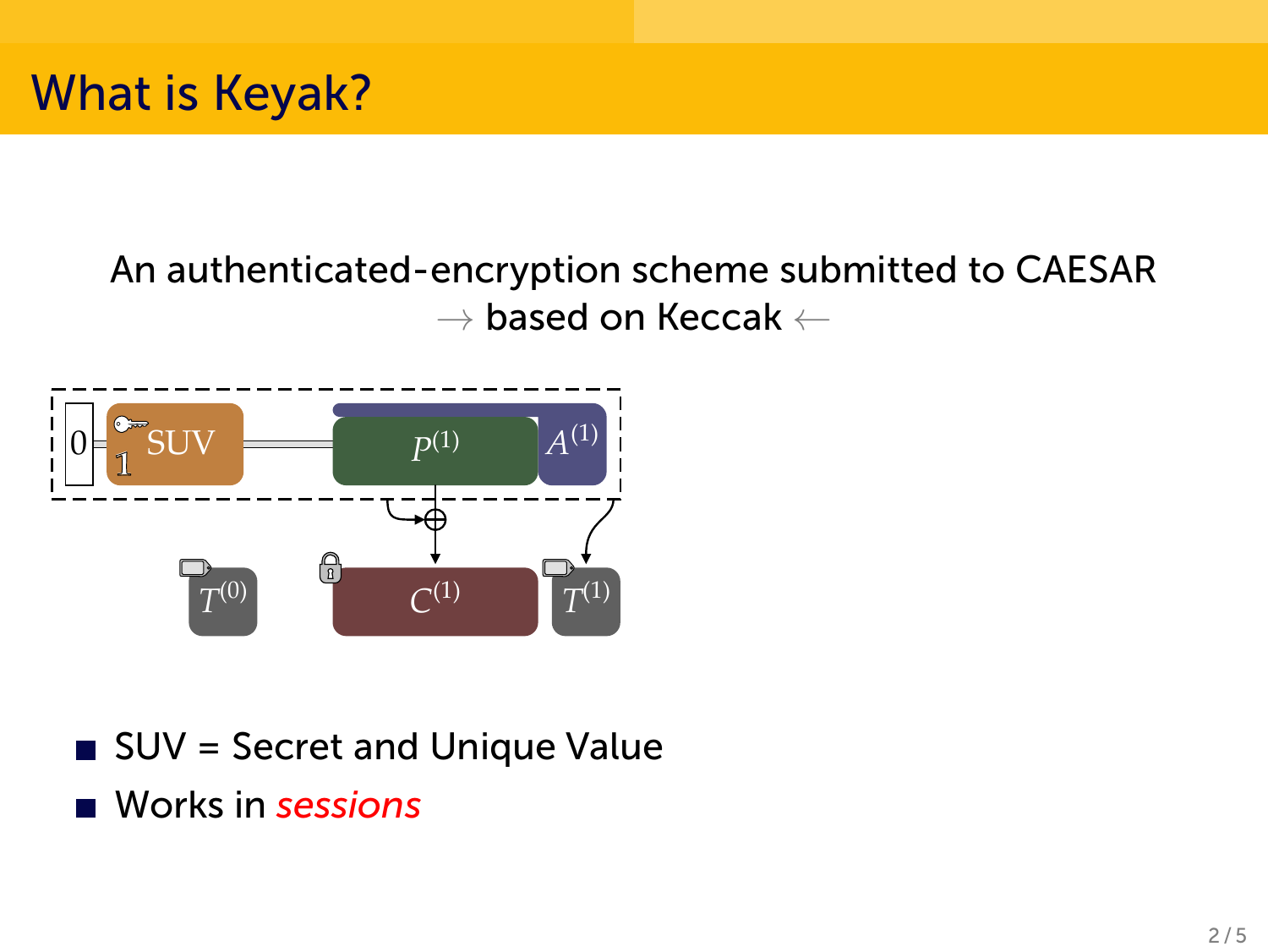



- SUV = Secret and Unique Value
- Works in *sessions*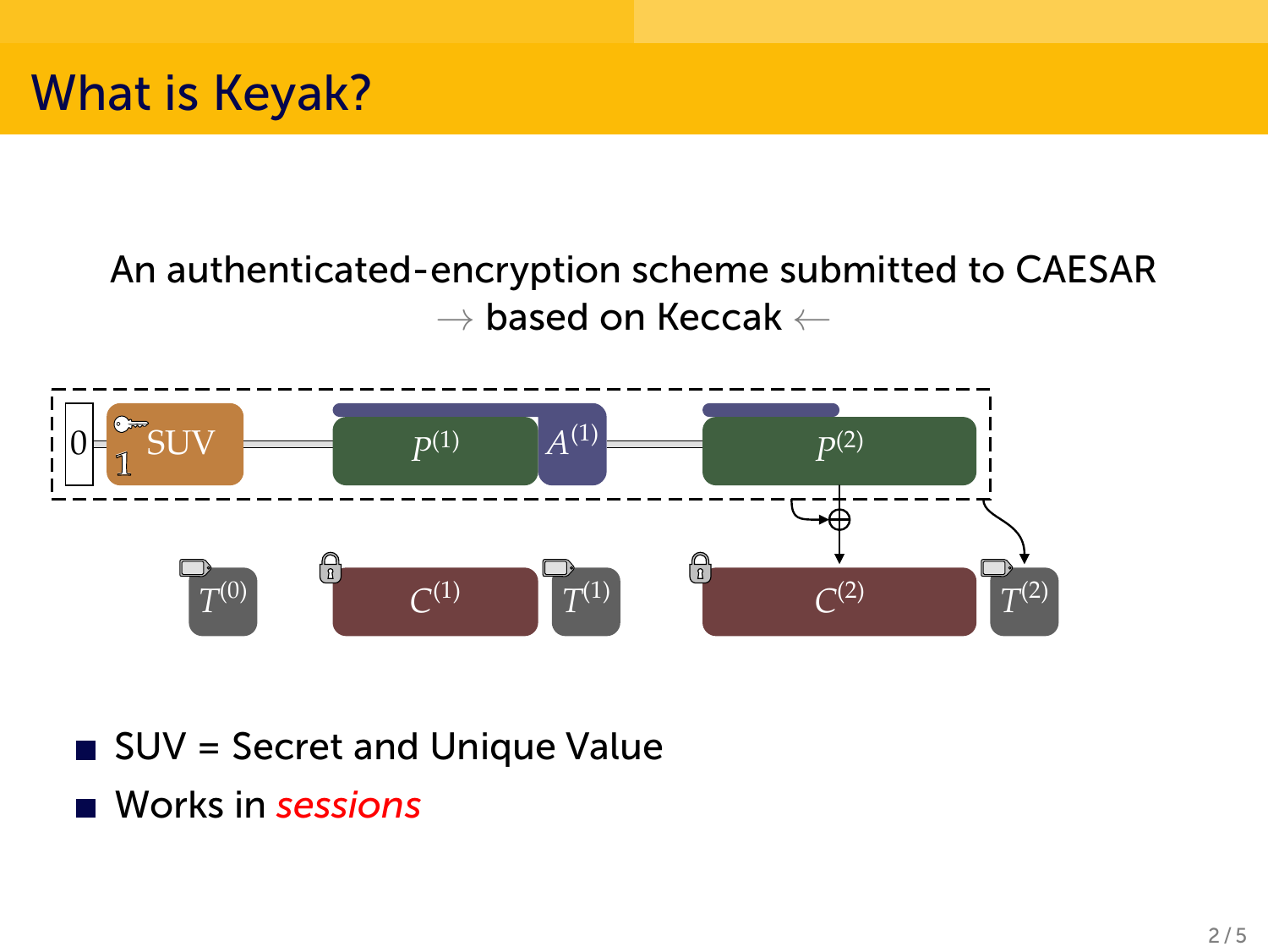



- SUV = Secret and Unique Value
- Works in *sessions*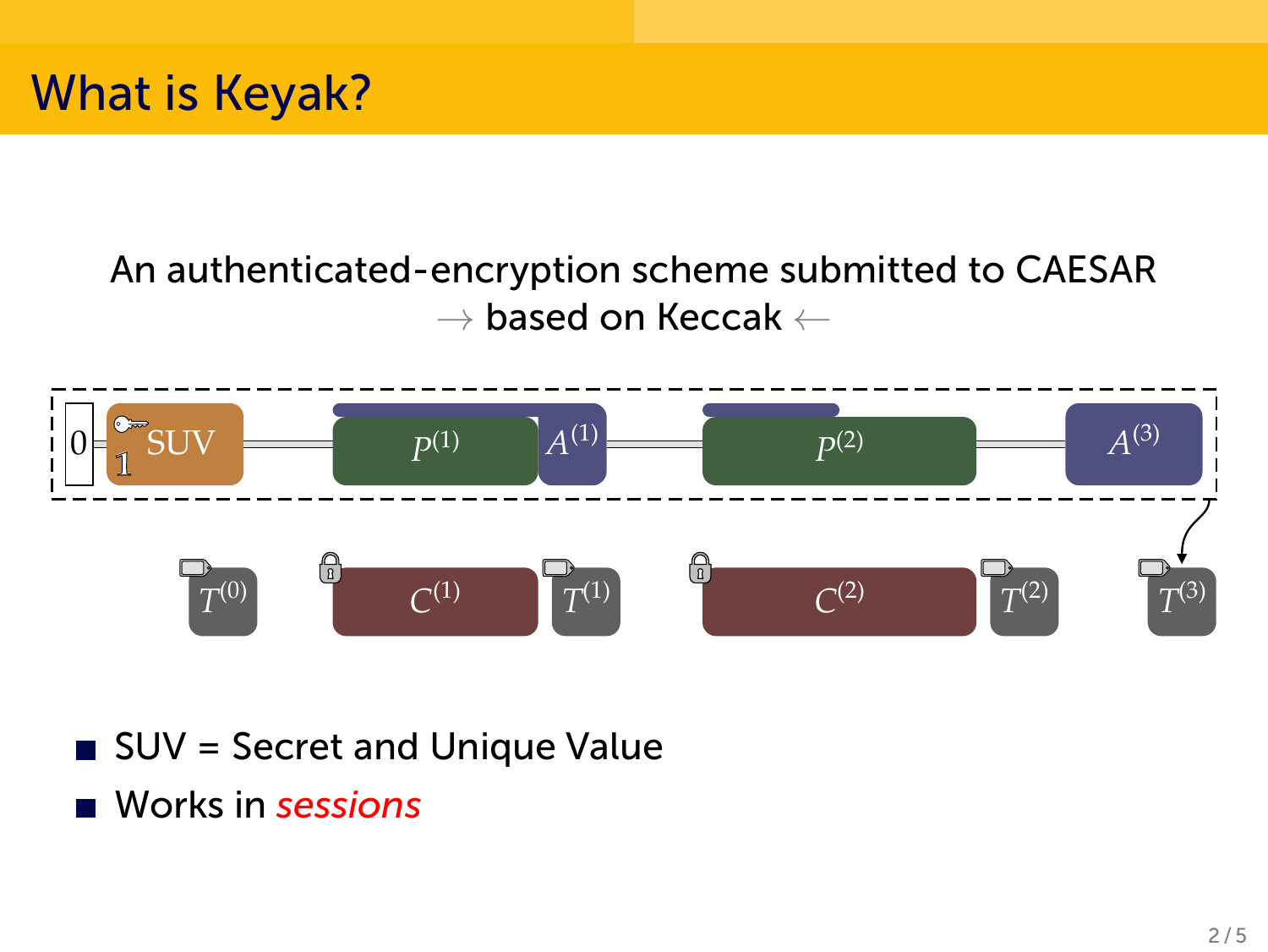Full-state absorbing! [Mennink, Reyhanitabar and Vizár, 2015]

- **More efficient for long messages** 
	- *≈* 2.25*×* faster than SHAKE128 [FIPS 202]

Combined output usage (tag/keystream)

- **More efficient for short messages** 
	- 12 rounds of Keccak-*f* per message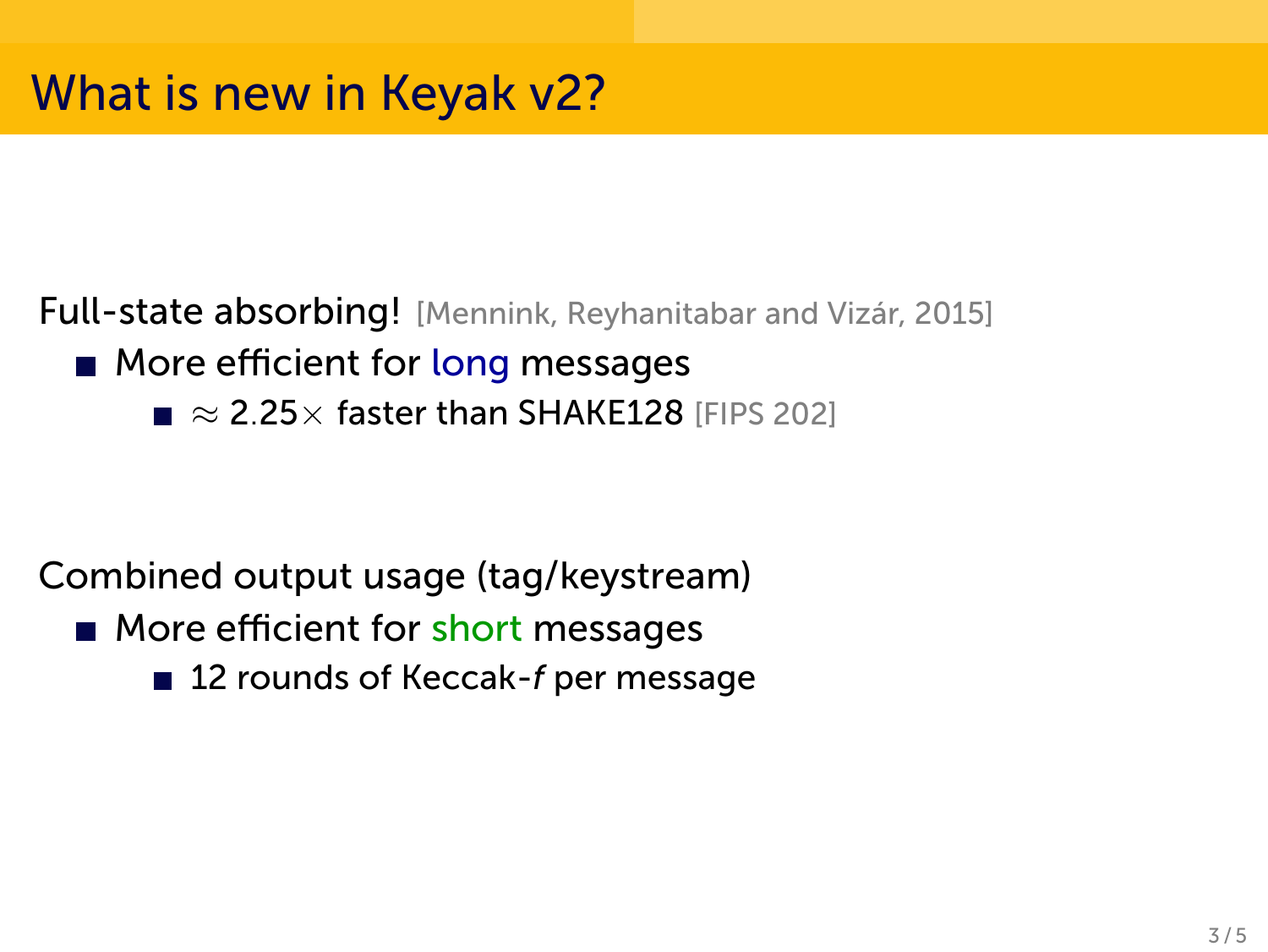# Why leakage robustness?



- Provided that uniqueness is enforced
- $\blacksquare$  then  $\ldots$ 
	- **the secret state is a** *moving target* [Taha, Schaumont, HOST 2014]